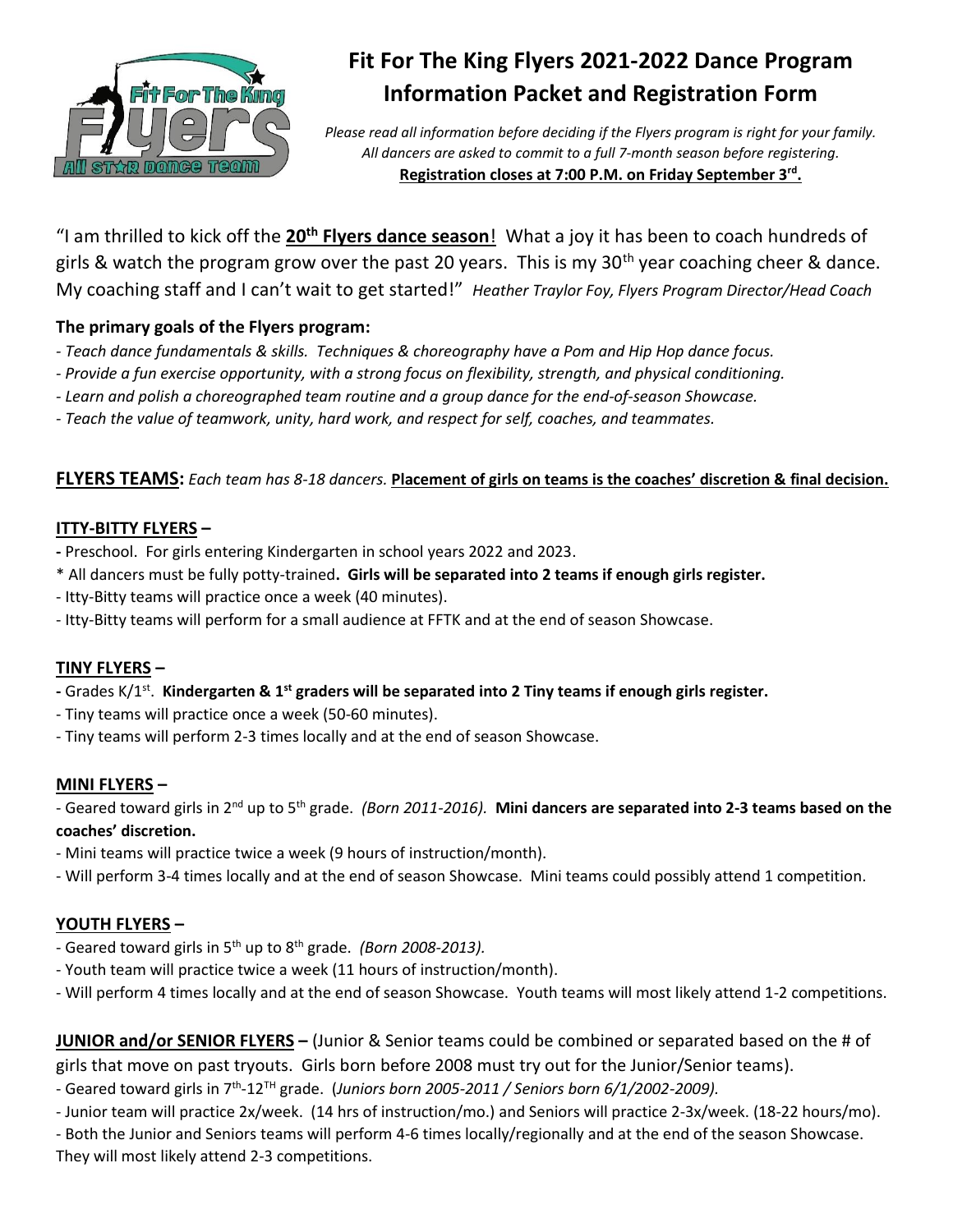#### **Important Tryout Information (Junior and Senior dancers only) –***Required for girls born before 2008.*

Tryouts are held at FFTK and are closed to the public. Please wear exercise/dance attire & tennis shoes. Bring jazz shoes if you have them. Skills & a short dance will be taught during tryouts.

**A list of dancers who make the Junior and/or Senior teams will be taped to the FFTK outside gymnasium door following tryouts. Parents of girls who made a team will also receive an email.**

**ONE-DAY TRYOUT PROCESS Thursday September 2nd 6:30 – 8:00 P.M. (meet upstairs)**

## **Additional Important Details/Expectations –**

- Practices for the 2021-22 season will begin the 2<sup>nd</sup> week of September. **All Flyers parents will receive an email with team placement details and a reminder about your assigned first practice day/time.**

- Practices will be held in the FFTK gymnasium and/or upstairs dance room.

- Each dancer will receive a detailed monthly calendar. This will be emailed to parents, & posted on the Flyers Facebook page. The monthly calendar will always be posted at the top of the dance stairwell at FFTK. - Practices are "closed" to spectators. Young dancers have a better focus at practices, when mom/dad are not watching. Older dancers have a better focus when outside friends/boyfriends are not watching.  $\odot$ - Each dancer on the Itty-Bitty, Tiny and Mini teams will be asked to have an adult female (mom, grandma, aunt) serve as a "helper" during practices (on rotation) during the season. Helpers will assist with walking girls to the restroom, helping to tie shoes, etc. This will also give you the opportunity to watch a few practices. - All dancer should arrive on time for practices. Any missed practice should be for a *justified* reason such as an illness. Any missed practice can negatively impact the missing dancer and the entire team. Any tardiness or missed practices must be reported to the dancers' individual coaches before practice begins.

- Please keep this level of commitment in mind when signing your dancer up for Flyers. If you know that a conflicting activity (sports, band, part time jobs, etc.) will be an on-going conflict with Flyers, please make a choice between activities. *Some flexibility* will be considered with conflicts for other school activities. For example – A dancer might need to arrive late to a practice from a volleyball game or band concert, but she must be willing to rush from 1 activity to the next.

- All dancers must bring a water bottle to every practice. Water is preferred and sports drinks are acceptable (no sodas). Do not send your dancer to practice on an empty stomach. Healthy food is fuel (energy)! - All dancers should be dressed in comfortable exercise clothes (no denim, no skirts without leggings). Do not send your dancer to practice in flip flops/sandals. Dancers should wear socks and clean tennis shoes with good tread at each practice. Dance shoes will be purchased early in the season and each dancer is required to have dance shoes and tennis shoes at each practice. Dancers can keep an old pair of Poms in their dance bag. - Families are asked to be supportive with any "take-home" assignments given to dancers. These can include practice for choreography or practice with flexibility or conditioning exercises.

**POLICY REGARDING "REDINESS" FOR PERFORMANCES/COMPETITIONS:** *A goal of our Flyers coaches is that all dancers will be "stage ready" for performances and/or competitions. Due to past history of some dancers missing far too many practices, and in some cases not working hard to know choreography, parents should know that if a dancer is not ready (does not know the routine &/or cannot adequately perform the dance), she may be asked to sit out 1 or more performances until she is ready to perform. This is most important for our Youth, Junior, & Senior teams. The Flyers coaching staff does not demand perfection, but giving effort, working hard, and being at practices is a very important part of performing on a team.*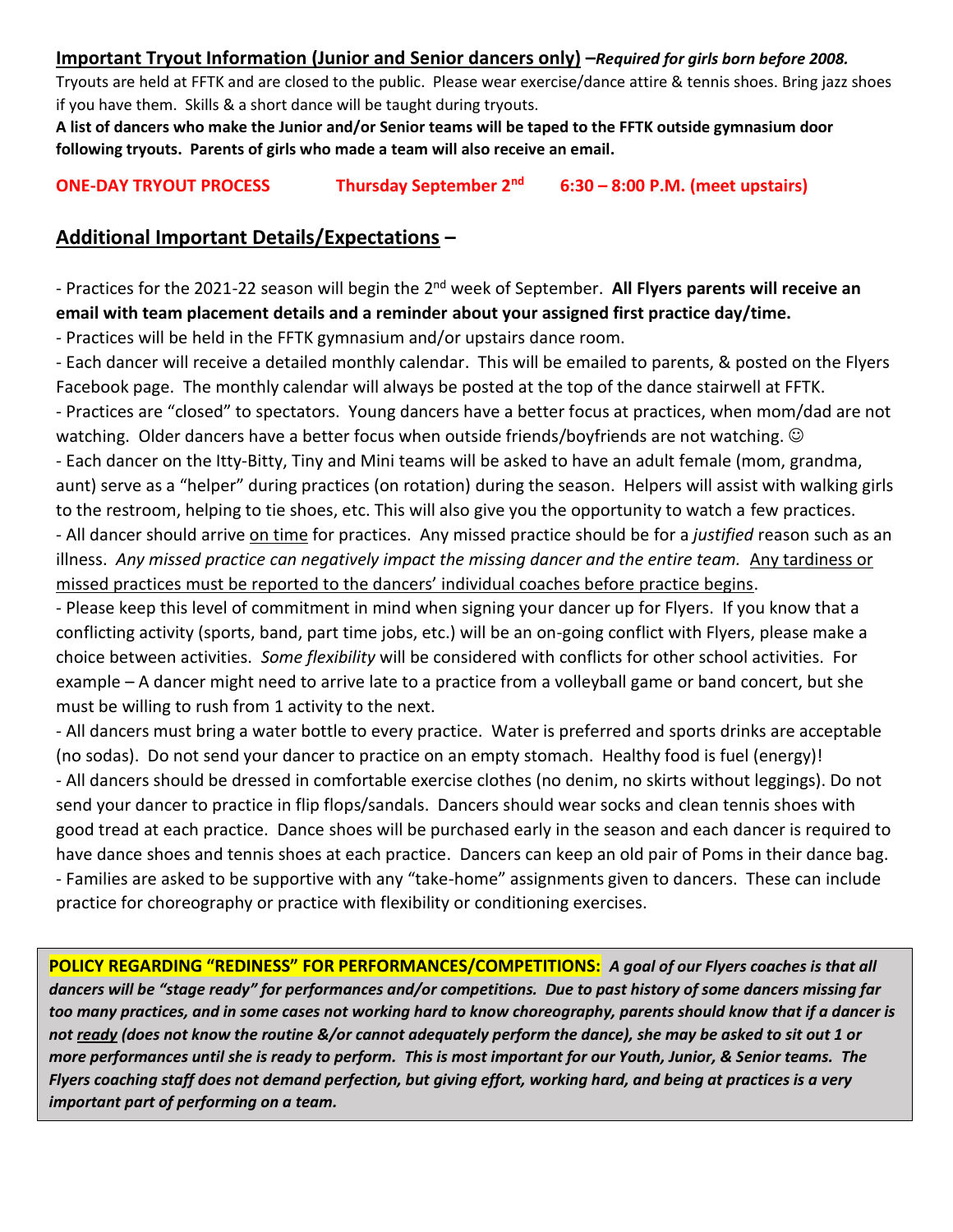**Costs –**

**\* REGISTRATION FEE - \$30. This is due when you submit your registration form (due by 7:00 P.M. on 9/3). This \$30 registration fee must be paid by cash, check payable to FFTK Flyers, or by Venmo (@Heather-Foy-8).** *Any Junior or Senior dancer that does not make the team will be refunded her \$30 registration fee.* 

## **\* MEMBERSHIP (DUES) PRICING – 7 month season September 2021 thru March 2022.**

## **Monthly dues can be paid for all 7 months in advance or paid by a monthly auto-draft. This is set up directly with FFTK and paid through the FFTK front desk staff**.

FFTK Auto-draft procedure: 1<sup>st</sup> monthly payment is due during payment sign-up. (Check/cash or credit card). Then 6 following auto payments will be drafted on 10/15/21, 11/15/21, 12/15/21, 1/15/22, 2/15/22, 3/15/22. A \$10 late fee is added to any over-drafted account. If an over-draft is not paid to FFTK prior to the next draft date, the entire balance due will be drafted on that date.

**Required – Valid checking or savings account. Bring bank name, Routing #, Account #, & valid email with you during payment sign-up.**

|                   | <b>Monthly Payment Plans</b><br><b>** Auto-Draft Required</b> | or | <b>Full Season Payment Plan</b><br><b>** Check/Cash or Credit Card Accepted</b><br>** \$21 savings per dancer |
|-------------------|---------------------------------------------------------------|----|---------------------------------------------------------------------------------------------------------------|
| <b>Itty-Bitty</b> | \$28                                                          |    | \$175                                                                                                         |
| <b>Tiny</b>       | \$33                                                          |    | \$210                                                                                                         |
| Mini              | \$38                                                          |    | \$245                                                                                                         |
| Youth             | \$43                                                          |    | \$280                                                                                                         |
| <b>Junior</b>     | \$48                                                          |    | \$315                                                                                                         |
| <b>Senior</b>     | \$53                                                          |    | \$350                                                                                                         |

Due to the low monthly cost of this program, a sibling discount for monthly dues is not granted.



To avoid long wait times for payment set up during the first practice day, we will offer additional **Flyers Payment Set-Up options.** Parents are asked to stop by the FFTK front desk during one of the following dates/times to pay for the season in full or set up your auto-draft payments.

| * Friday September 3rd    | 7:00 A.M. - 1:00 P.M                        |
|---------------------------|---------------------------------------------|
| * Tuesday September 7th   | 7:00 A.M. - 1:00 P.M. or $4:00 - 7:00$ P.M. |
| * Wednesday September 8th | 7:00 A.M. - 1:00 P.M                        |
| * Thursday September 9th  | 7:00 A.M. - 1:00 P.M. or $4:00 - 7:00$ P.M. |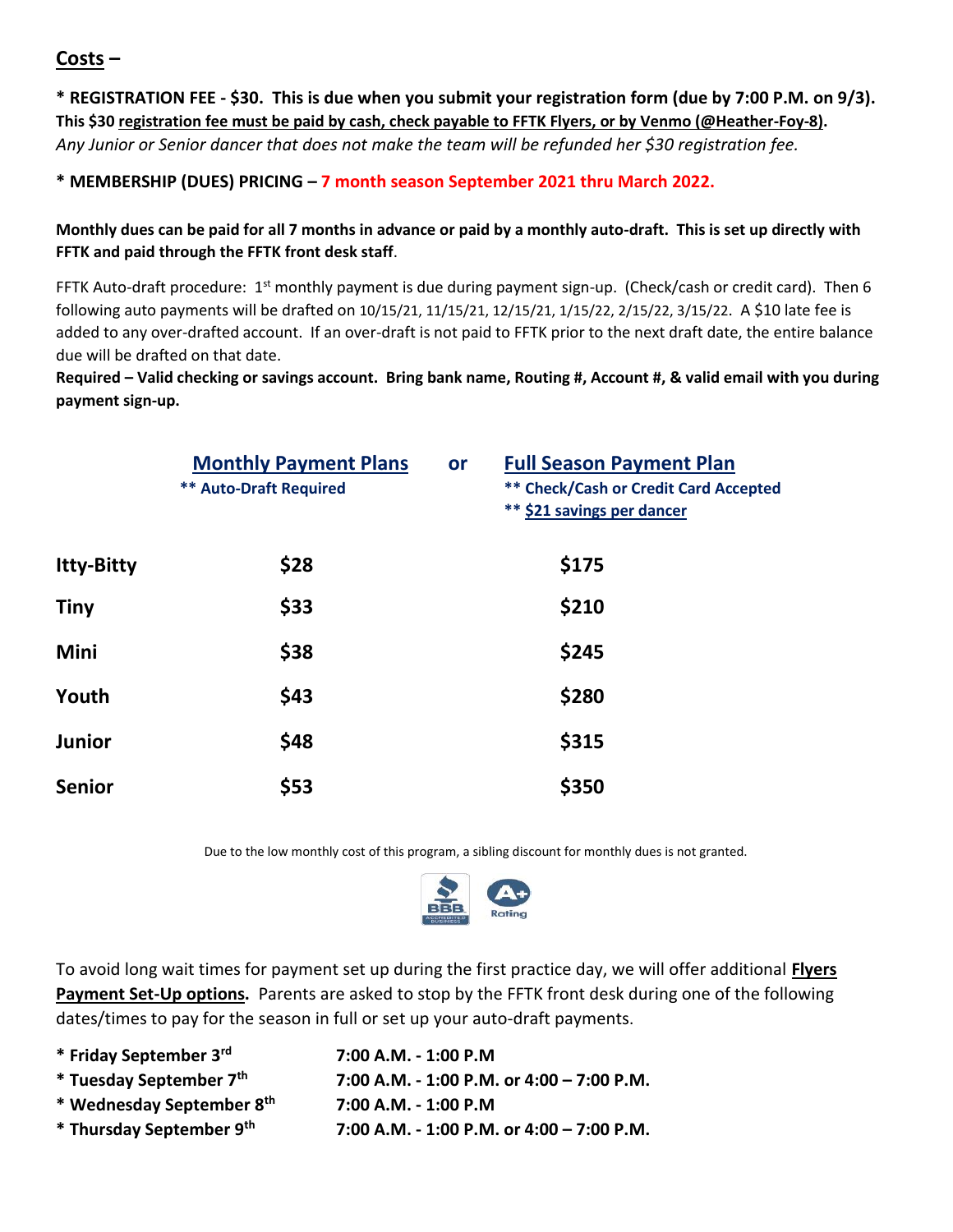#### **\* MISCELLANEOUS EXPENSES:**

A 2-week notice will always be given before any misc. expense is due.

**All miscellaneous expenses must be turned in directly to a Flyers coach or put in the Flyers lock box at the top of the stairs. Do not turn in Miscellaneous expenses to the front desk. These cannot be combined with monthly membership dues. Miscellaneous expense can be paid by:**

**Check payable to FFTK Flyers, cash, Venmo to @Heather-Foy-8, or by fundraising credit**.

| Dance shoes                                                                                                             | estimate \$19-40                                                |                                           |  |  |  |
|-------------------------------------------------------------------------------------------------------------------------|-----------------------------------------------------------------|-------------------------------------------|--|--|--|
| Poms                                                                                                                    | estimate \$20-25                                                | (Itty-Bitty teams will not purchase Poms) |  |  |  |
| Costume                                                                                                                 | goal < \$80. Some teams have been as low as \$40 in years past. |                                           |  |  |  |
| Costume is worn for all performances, picture day, competitions, Showcase, & is yours to keep at the end of the season. |                                                                 |                                           |  |  |  |
| The Senior & possibly Junior team will purchase a $2^{nd}$ costume for a combined Christmas routine.                    |                                                                 |                                           |  |  |  |
|                                                                                                                         |                                                                 |                                           |  |  |  |

**Music** < \$25

*To comply with music regulations, professionally produced music is required for all routines. Cost is divided evenly among all dancers.* 

**Competition entry fees** variable, but typically \$20-80 per competition. **Mini-Senior teams only.** *We will register and pay early to ensure any available "early-bird" discount. Competition fees do not include travel costs, but these events are usually in close proximity, in cities like Indianapolis, Dayton, Cincinnati, etc.*

**Choreography (Youth, Junior, Senior teams only)** estimate \$50 (divided evenly among team members) NEW this season, the Youth team will potentially bring in a professional choreographer.

**Flyers parents typically coordinate 2-3 fundraisers each season (during the first 3 months). Fundraiser participation is optional (credit earned will be applied to miscellaneous expenses, not monthly dues).** 

## **TO REGISTER FOR FLYERS!! …**

- 1. Complete the attached registration form.
- 2. Attach the \$30 registration fee AND copy of birth certificate to your registration form.

3. Turn this in to the FFTK office by 7:00 P.M. on Friday September 3<sup>rd</sup> OR scan/email completed registration form to [fftkflyers@yahoo.com.](mailto:fftkflyers@yahoo.com) (If registration is submitted via email, \$30 registration fee can be paid by Venmo).

4. Check email for verification of team placement and  $1<sup>st</sup>$  practice reminder (email will be sent around Labor Day).

# **Plyers Coaching Staff:** Figure For Heather Foundations of the Email of the State – 812-701-2579 (Figure 1)  $\frac{1}{2}$

Heather Traylor Foy – Cheered and danced at the University of Louisville. Coach, judge, camp instructor for the competitive cheer and dance industry since 1992. 25 year Wellness Coordinator for KDH & 29 year group exercise instructor. Jefferson County Council member.

**Andrea Manning Andrew** – Grew up cheering and dancing. 3-year high school Senior Flyers team member. MCHS graduate and full time employee at Madison Chemical. This will be Andrea's 12<sup>th</sup> year coaching Flyers.

**Kelsey Greves Stephens –** Grew up dancing in a studio setting and cheered through high school at MCHS. 3-year high school Senior Flyers team member. Butler Univ. graduate and full time VSG employee. This will be Kelsey's 9<sup>th</sup> year coaching Flyers.

**Katie O'Neal King** – Cheered at MCHS all through school. 3-year high school Senior Flyers team member. Graduate of IU and Ball State and is the Director of Child Nutrition at Southwestern. This will be Katie's 8<sup>th</sup> year coaching Flyers.

**Brooke Bell Wynn** – Cheered at MCHS all through school. 2-year high school Senior Flyers team member. USI graduate and local dental hygienist. This will be Brooke's 8<sup>th</sup> year coaching Flyers.

**Brandy Graham** – Grew up dancing in a studio setting. Holds a REFIT group exercise certification. Works full time for the American Red Cross. This will be Brandy's 4<sup>th</sup> year coaching Flyers.

Jennifer Carroll – MCHS graduate and danced as a Senior Flyer in high school. Jennifer is employed full time with DCS. This will be her 2<sup>nd</sup> year as a continent Carroll – MCHS graduate and danced as a Flyers coach. The confirm you know you know you know you know you know you know you know you know you know you Flyers coach.

**Brynna Brandon –** Current Sophomore at MCHS. Brynna has been dancing for 8 seasons with Flyers. This will be her 1st year as a Flyers coach. **Lauren Conner –** Current Sophomore at MCHS. Lauren has been dancing for 8 seasons with Flyers. This will be her 1<sup>st</sup> year as a Flyers coach.

Kim Crawford will serve as a substitute coach this season. Our older Flyers teams will also receive technique instruction with Chelsea Shaner this **season. Chelsea brings studio/technique/professional dance experience and is a staff member and Personal Trainer at FFTK.**